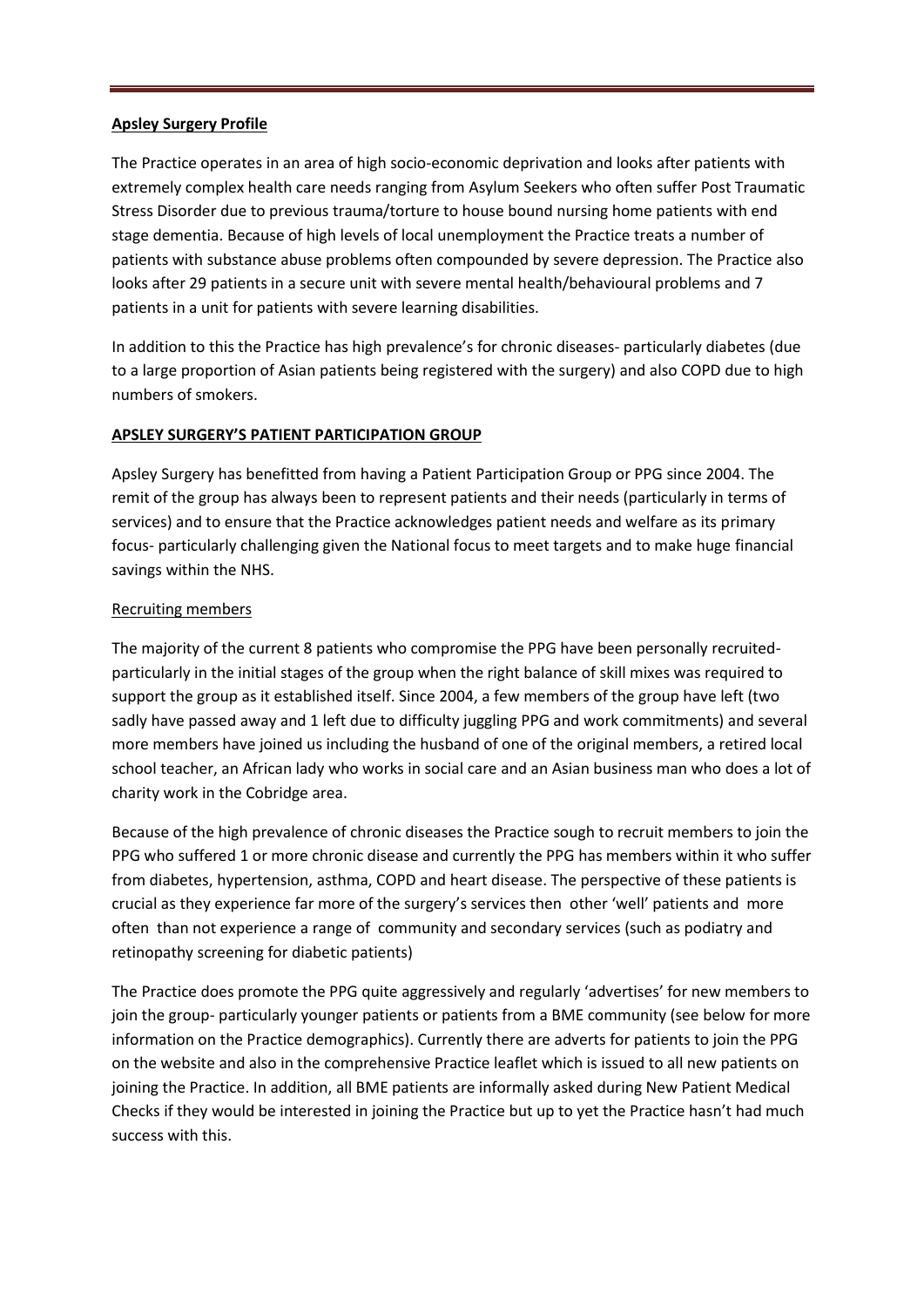In addition to the traditional PPG model, the Practice also has approximately 100 members within the 'virtual' PPG (although all of these patients are computer literate)

| Number of  | Number of         | Number of       | Number of    | Number of         | Number      | Number     |
|------------|-------------------|-----------------|--------------|-------------------|-------------|------------|
| Registered | Registered        | registered      | patients     | patients          | of          | 0f         |
| Patients   | patients of       | patients        | registered   | registered with a | patients    | patients   |
|            | <b>BME</b> origin | for whom        | with         | moderate/severe   | registered  | registered |
|            |                   | English is      | alcohol/drug | learning          | who         | with the   |
|            |                   | not their       | dependence   | disability        | reside in a | Practice   |
|            |                   | 1 <sup>st</sup> |              |                   | nursing     | who are    |
|            |                   | language        |              |                   | home        | on long    |
|            |                   |                 |              |                   |             | term sick  |
|            |                   |                 |              |                   |             | leave      |
| 5424       | 542               | 874             | 187          | 33                | 72 (66 of   | 221        |
|            |                   |                 |              |                   | these       |            |
|            |                   |                 |              |                   | have        |            |
|            |                   |                 |              |                   | dementia)   |            |

# Structure of the Group and PPG meetings

The Group meets on a Tuesday evening every other month. Agenda's are sent out approximately a week in advance and generally the agenda is split 50% in terms of items of relevance for the Panel and 50% in terms of items of relevance to the Practice. Meetings are chaired by recently appointed chair Janet Griffiths who works as a radiographer at UHNS. After the sad death of our former chair Reverend Ivor Davies, Janet seemed likely an obvious replacement because of her popularity and her ability to keep the group focused. In addition, Janet's role at the hospital means she is well placed to comment on proposed changes or developments in both the radiology department and UHNS as a whole which directly impacts on patients at the Practice. Preeya (Assistant Practice Manager and PPG lead for the Practice) acts as minute taker and minutes are circulated amongst all members of the panel within two weeks of the meeting. At the following meeting, any actions from previous meetings are followed up to try and ensure that the group is always ahead of the curve.

# **Age/sex breakdown of PPG members**

|        | 18-30 | 31-40 | 41-50 | 51-60 | 61-70 | 71-80 |
|--------|-------|-------|-------|-------|-------|-------|
| Male   |       |       |       |       |       |       |
| Female |       |       |       |       |       |       |

(N.b, the PPG has two new potential members keen to join the panel 1 female aged 22 and another female aged 51)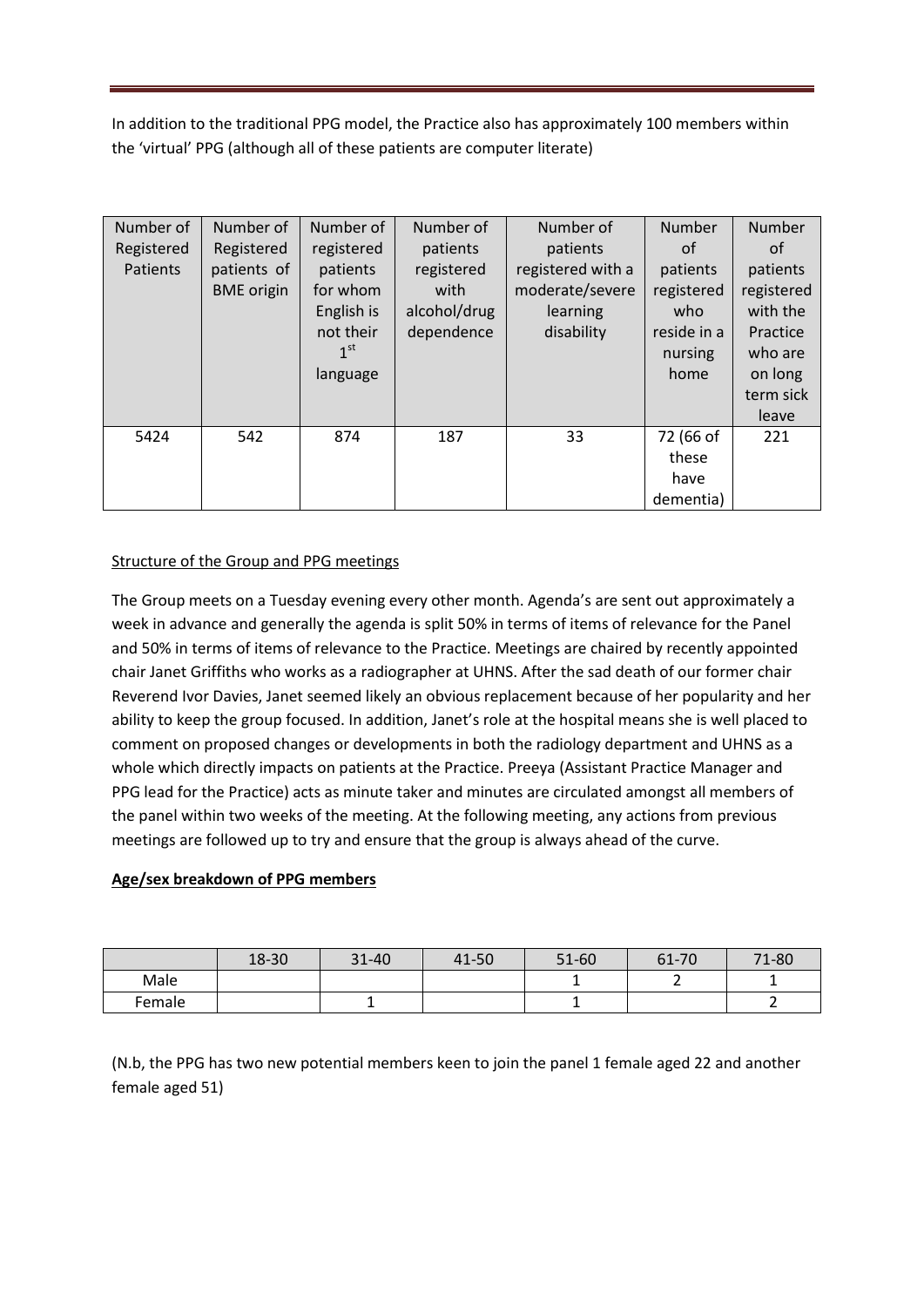### **Surveys**

On the Practice's website, patients have the option of completing the standardised GPAQ survey. In addition the Practice has been distributing a similar 'tweaked' version to all patients attending for an appointment with a clinician. Both focus on common Practice themes including opening hours, premises, patient access, reception issues and specifics within a consultation.

In terms of analysing results the Practice printed off the 20 completed questionnaires and utilised this in conjunction with the 150 questionnaires which patients completed having seen a GP/Nurse Practitioner/Practice Nurse

Whilst the Practice has scored quite highly with regards to premises and opening hours with 36% of patient's surveyed rating the Practice's opening hours as excellent and 31% 'good', access to a preferred GP hasn't scored so highly with 45% of patients having to wait 5 or more working days. For some time now, the Practice appointment system has been a bugbear for patients and staff alike and so the Practice proposes a trial of overhauling this. Possible solutions to tackle this include employing an additional Nurse Practitioner to deal with the barrage of minor ailments and illnesses which the Practice is having to deal with on a day to day basis which would hopefully free up GP slots for patients requiring a review of on-going problems and would therefore mean that patients would have easier access to their preferred GP (at the minute 45% of surveyed patients are having to wait for a minimum of 5 working days to see their preferred GP). Another solution would be to remove the current 'embargoed' slots for on the day appointments and therefore to remove the option of patients becoming follow up appointments weeks or even months in advance. At present the Practice tries to balance the need for both types of appointments.

Previously, the Practice had tried to promote the 'Minor Ailment's 'scheme which runs nationally at various pharmacies but recently the Practice has stopped promoting it to the extent it did previously because patients often felt fobbed off by this and Whatsmore the Practice had no control over the level of patient education offered to enable patients to self manage to some degree (where possible) in future.

Another issue which the survey has unearthed is the amount of time patients are waiting in the waiting room prior to their GP appointment. This doesn't apply to all GP's however so senior management will address this with the respective GP's and all reception staff will be reminded to alert patients to the fact that GP's are running late and to offer an apology.

Norton patients in particular have commented on the poor facilities within the Norton premises which is something the Practice was expecting and which the Practice will have to consider in light of CQC.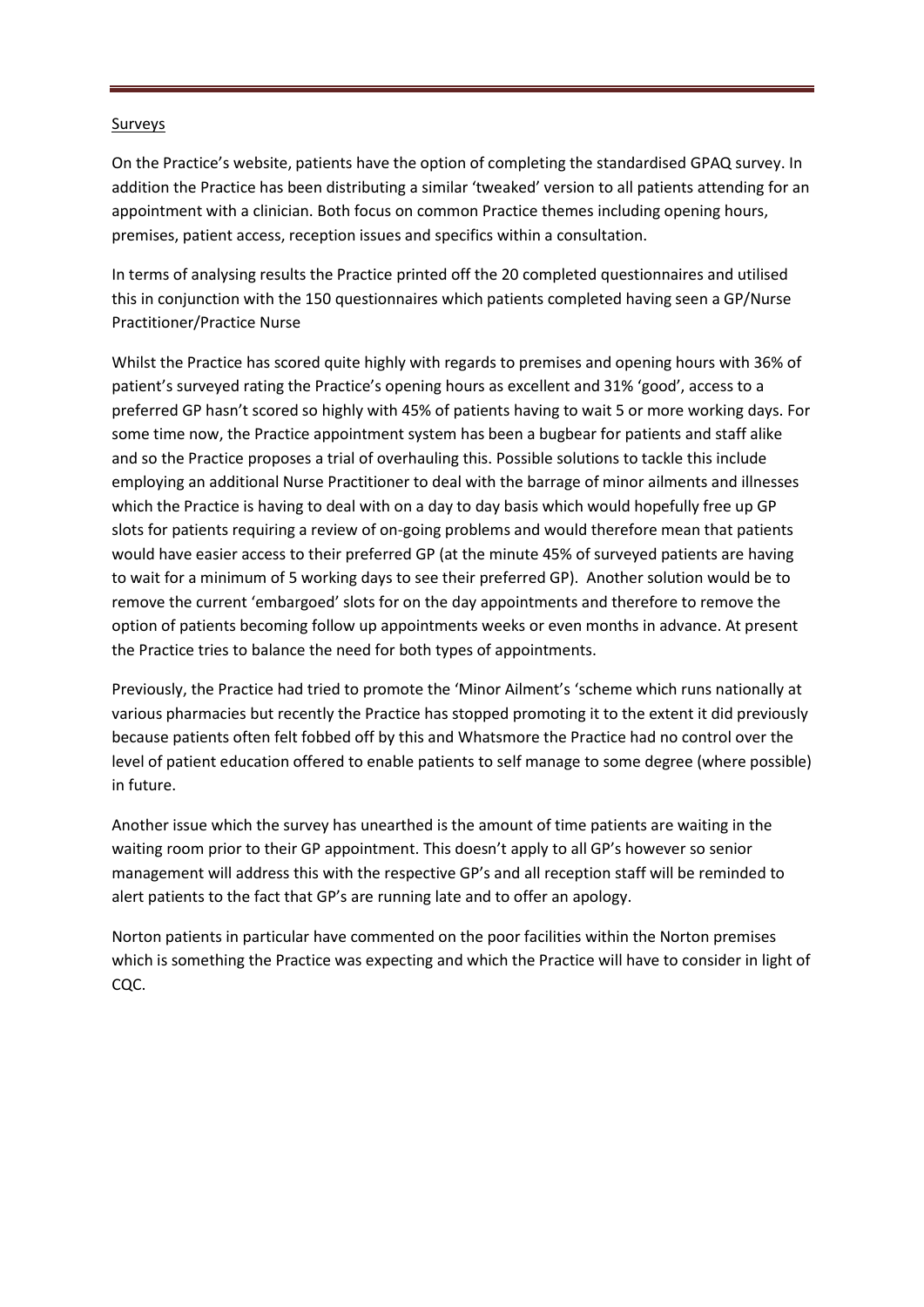#### PPG chair person's report on patient survey

The Practice's PPG chairperson was sent the above report together with the analysis of the completed questionnaires and she commented on the following:

- 'Preferred GP access again shows the need for permanent named doctors'- The Practice is fully aware that patients need permanent GP's and are now in the process of welcoming 2 of our lady doctors to join the Practice on a permanent basis.
- 'Additional nurse practitioner won't stop people wanting to see a doctor'- The Practice's current Nurse Practitioner is extremely popular and to increase this would be seen by clinicians as offering an above average service.
- 'I don't understand how the removal of embargoed slots for an on the day appointment removes the option of follow up appointments'- By removing embargoed slots all reception staff could effectively book any available appointments which could substantially reduce or even remove the option of prebookable/follow up appointments.
- Regarding the length of time patients wait to see GPs:- If the doctor is "told off" for keeping patients waiting, are they going to rush patients who need more time? A good idea for staff to alert patients in reception of any delays-Perhaps time management support could be offered to all clinicians. Generally, reception staff will alert patients if a clinician is running late but all reception staff will be further reminded of this.
- I am not a fan of GP's ringing patients as a rule of thumb, but very good if you can "trust" the patient-

Telephone triage is vital to the operation of the Practice. Yes, patients have to be accurate historians for this to take place but all GP's/Nurse Practitioners receive specific training to enable them to do this and although it often results in a face to face consultations a telephone conversation helps a clinician assess workload priority.

### **Practice action plan- agreed with PPG**

- **1)** Trialling of alternative appointment systems to try and improve patient access to preferred GP in particular- We have stopped promoting the minor ailments scheme and we propose to continue to do this. In addition we have used additional locum GP's for a 6 month period which has effectively cleared our appointment 'backlog'.
- **2)** Advertise for an additional Nurse Practitioner. If a successful candidate is recruited, undertake appointment access audit to see how this alters both on the day access and access to a patient's preferred clinician- Additional nurse practitioner has been appointed and will be in post from June  $11<sup>th</sup>$  2012.
- **3)** Offer time management training for clinical staff to try and minimise waiting time for patients.- The majority of patient feedback re: patient waiting times centred around locum GP's and know the Practice has 3 permanent GP's in post this should be less of an issue. The